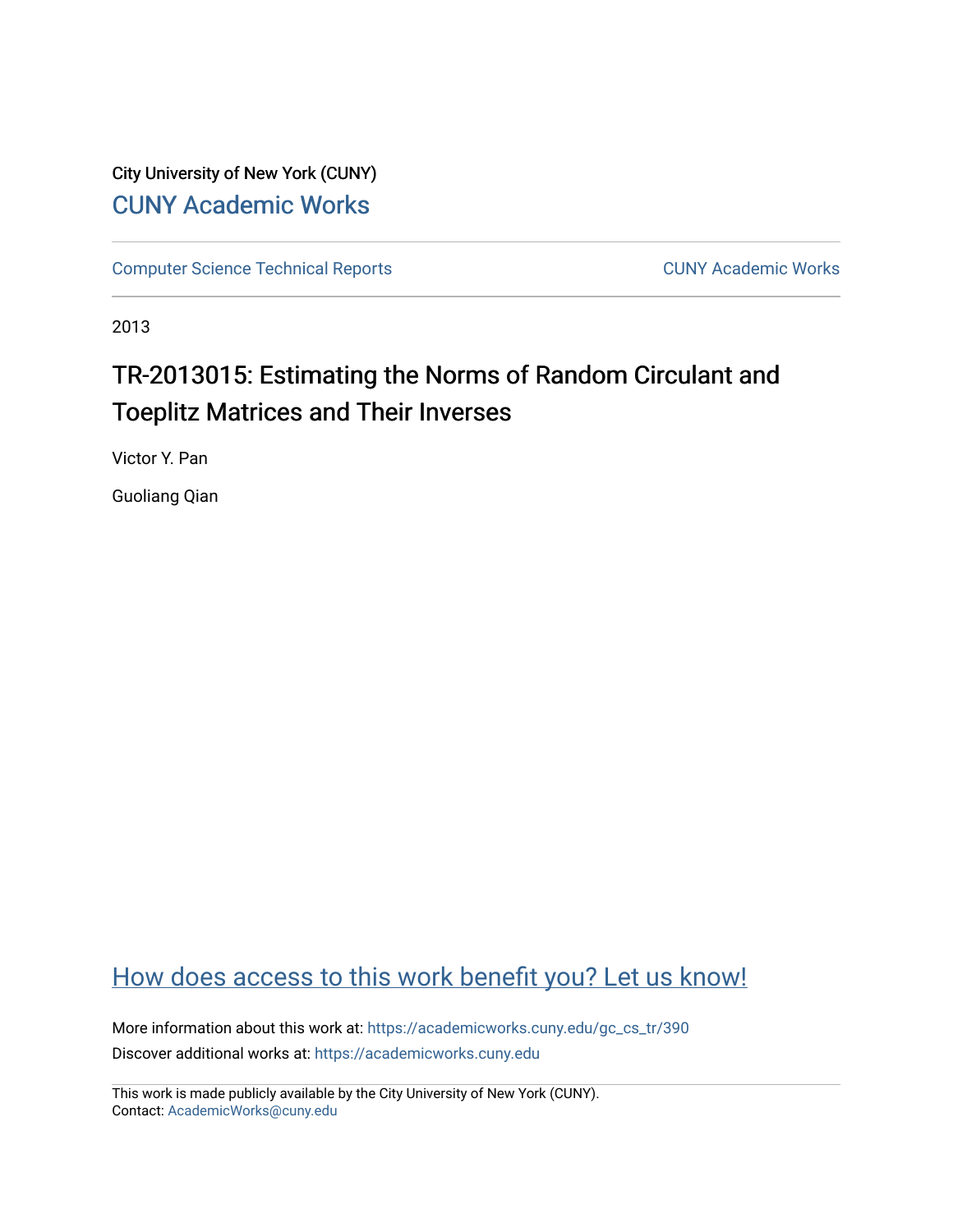# Estimating the Norms of Random Circulant and Toeplitz Matrices and Their Inverses <sup>∗</sup>

Victor Y. Pan<sup>[1,2],[a]</sup> and Guoliang Qian<sup>[2],[b]</sup>

[1] Department of Mathematics and Computer Science Lehman College of the City University of New York Bronx, NY 10468 USA [2] Ph.D. Programs in Mathematics and Computer Science The Graduate Center of the City University of New York New York, NY 10036 USA [a] victor.pan@lehman.cuny.edu http://comet.lehman.cuny.edu/vpan/  $^{[b]}$  gqian@gc.cuny.edu

#### Abstract

We estimate the norms of standard Gaussian random Toeplitz and circulant matrices and their inverses, mostly by means of combining some basic techniques of linear algebra. In the case of circulant matrices we obtain sharp probabilistic estimates, which show that these matrices are expected to be very well conditioned. Our probabilistic estimates for the norms of stanare expected to be very well conditioned. Our probabilistic estimates for the norms of standard Gaussian random Toeplitz matrices are within a factor of  $\sqrt{2}$  from those in the circulant case. We also achieve partial progress in estimating the norms of Toeplitz inverses. Namely we yield reasonable probabilistic upper estimates for these norms assuming certain bounds on the absolute values of two corner entries of the inverse. Empirically we observe that the condition numbers of random Toeplitz and general matrices tend to be of the same order. As the matrix size grows, these numbers grow equally slowly, although faster than for random circulant matrices.

2000 Math. Subject Classification: 15A52, 15A12, 65F22, 65F35

Key Words: Matrix norms, Condition numbers, Toeplitz matrices, Circulant matrices, Random matrices

## 1 Introduction

Estimating the condition numbers  $\kappa(A) = ||A|| \, ||A^{-1}||$  of random structured matrices A is a well known challenge [SST06], linked to the design of efficient randomized matrix algorithms, e.g., in the papers [HMT11], [XXG12], [PQZ13]. We seek such estimates for standard Gaussian random Toeplitz and circulant matrices, mostly by employing and combining some basic techniques of linear algebra. In the case of circulant matrices A our sharp probabilistic estimates for the norms  $||A||$ and  $||A^{-1}||$  show that the matrices are expected to be very well conditioned. In the case of Toeplitz

<sup>∗</sup>Some results of this paper have been presented at the ACM-SIGSAM International Symposium on Symbolic and Algebraic Computation (ISSAC '2011), San Jose, CA, 2011, the 7th International Congress on Industrial and Applied Mathematics (ICIAM 2011), in Vancouver, British Columbia, Canada, July 18-22, 2011, the SIAM International Conference on Linear Algebra, in Valencia, Spain, June 18-22, 2012, and the 18th Conference of the International Linear Algebra Society (ILAS'2013), Providence, RI, 2013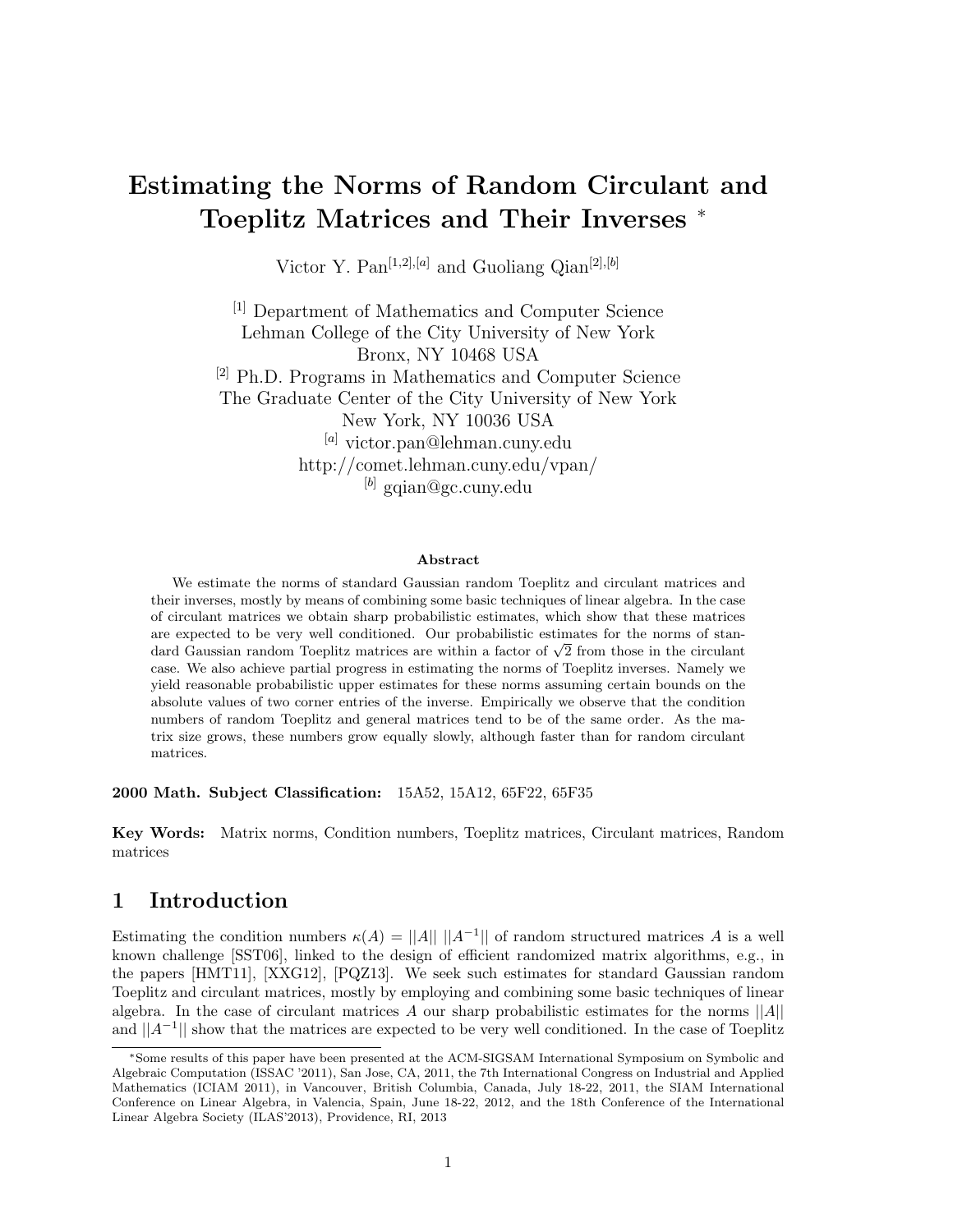matrices A our estimates for the norm ||A|| are within a factor of  $\sqrt{2}$  from the bounds in the circulant case. Estimating the norms  $||A^{-1}||$  turns out to be harder, however. Namely we obtain reasonable probabilistic upper bounds on that norm, and consequently on the condition number  $\kappa(A) = ||A|| \, ||A^{-1}||$ , assuming that the norms of the first row and the first column of the inverse do not exceed dramatically the absolute values of their two corner entries,  $(A^{-1})_{1,n}$  and  $(A^{-1})_{n,1}$ , respectively.

For some large and important special classes of  $n \times n$  Toeplitz matrices the condition numbers grow exponentially in n as  $n \to \infty$  [BG05], but in our tests with both random general and random Toeplitz matrices their condition numbers consistently grew with the same reasonably slow rate as n grew large, although the growth was still significantly faster than in the case of circulant matrices.

Our study can be immediately extended to the cases of factor circulant and Hankel matrices and partly to the case of other than Gaussian probability distributions.

We organize our paper as follows. We recall some definitions and basic results on general matrix computations in the next section and on Toeplitz and circulant matrices in Section 3. In Section 4 we deduce sharp estimates on the norms of circulant and Toeplitz matrices in terms of their generating vectors. In Section 5 we similarly estimate the norms of the inverses of these matrices. We recall the definition of Gaussian random matrices and some basic facts about them in Section 6. In Section 7 we extend our estimates of Sections 4 and 5 to standard Gaussian random Toeplitz and circulant matrices and their inverses. In Section 8 we cover numerical tests, which are the contribution of the second author. In the Appendix we discuss nondegeneration of random matrices.

### 2 Some definitions and basic results

In ths section we recall some customary definitions and basic properties on matrix computations [GL96], [S98].  $A^T$  is the transpose of a matrix A, and  $A^H$  is its Hermitian transpose.  $A^H = A^T$  for a real matrix A.  $A^T = A$  if A is a real symmetric matrix,  $A^H = A$  if A is a Hermitian matrix.

A square matrix A is unitary if  $A^H A = AA^H = I$ , and is orthogonal if  $A^T A = AA^T = I$ . For a vector  $\mathbf{v} = (v_i)_{i=1}^n$  define the norms  $||\mathbf{v}||_1 = \sum_i |v_i|$ ,  $||\mathbf{v}||_2 = (\sum_i |v_i|^2)^{1/2}$ , and  $||\mathbf{v}||_{\infty} = \max_i |v_i|$ . For a matrix  $A = (a_{ij})_{i,j=1}^n$  define its h-norms  $||A||_h = \inf_{||\mathbf{v}||_h=1} ||A\mathbf{v}||_h$  for  $h = 1, 2, \infty$  and its Frobenius norm  $||A||_F = (\sum_{i,j=1}^n |a_{ij}|^2)^{1/2}$ . We write  $||\mathbf{v}|| = ||\mathbf{v}||_2$  and  $||A|| = ||A||_2$ .  $||A||$  is called the spectral norm of a matrix  $A$ . For all matrices  $A$  it holds that

$$
||A||_1 = ||A^T||_{\infty} = ||A^H||_{\infty} = \max_j \sum_i i, j |a_{ij}|,
$$
\n(2.1)

$$
\frac{1}{\sqrt{n}}||A||_h \le ||A|| \le \sqrt{n}||A||_h \text{ for } h = 1 \text{ and } h = \infty, ||A||^2 \le ||A||_1||A||_\infty,
$$
 (2.2)

$$
||D|| = ||D||_1 = ||D||_{\infty}, \ ||D||_F^2 = \sum_{i=1}^n |d_i|^2 \text{ for a diagonal matrix } D = \text{diag}(d_i)_{i=1}^n,\tag{2.3}
$$

$$
||UAV|| = ||A|| \text{ and } ||UAV||_F = ||A||_F \text{ for unitary matrices } U \text{ and } V,
$$
\n(2.4)

$$
||A|| \le ||A||_F \le \sqrt{\rho}||A|| \text{ where } \rho = \text{rank}(A),\tag{2.5}
$$

$$
||A + B||_h \le ||A||_h + ||B||_h, \ ||FG||_h \le ||F||_h ||G||_h \text{ for } h = 1, 2, \infty.
$$
 (2.6)

For the latter bounds the matrix sizes must match, to define the matrices  $A + B$  and  $FG$ .

 $\kappa(A) = ||A|| ||A^{-1}||$  is the *condition number* of a nonsingular matrix A. Such matrix is *ill* conditioned if its condition number is large and is well conditioned if it is reasonably bounded.

## 3 Toeplitz and f-circulant matrices and their inverses

 $e_i$  is the *i*th coordinate vector of a dimension *n* for  $i = 1, ..., n$ . Define two vectors

$$
\mathbf{t}_{+} = (t_{i})_{i=1-n}^{n-1} \text{ and } \mathbf{t} = (t_{i})_{i=0}^{n-1}
$$
 (3.1)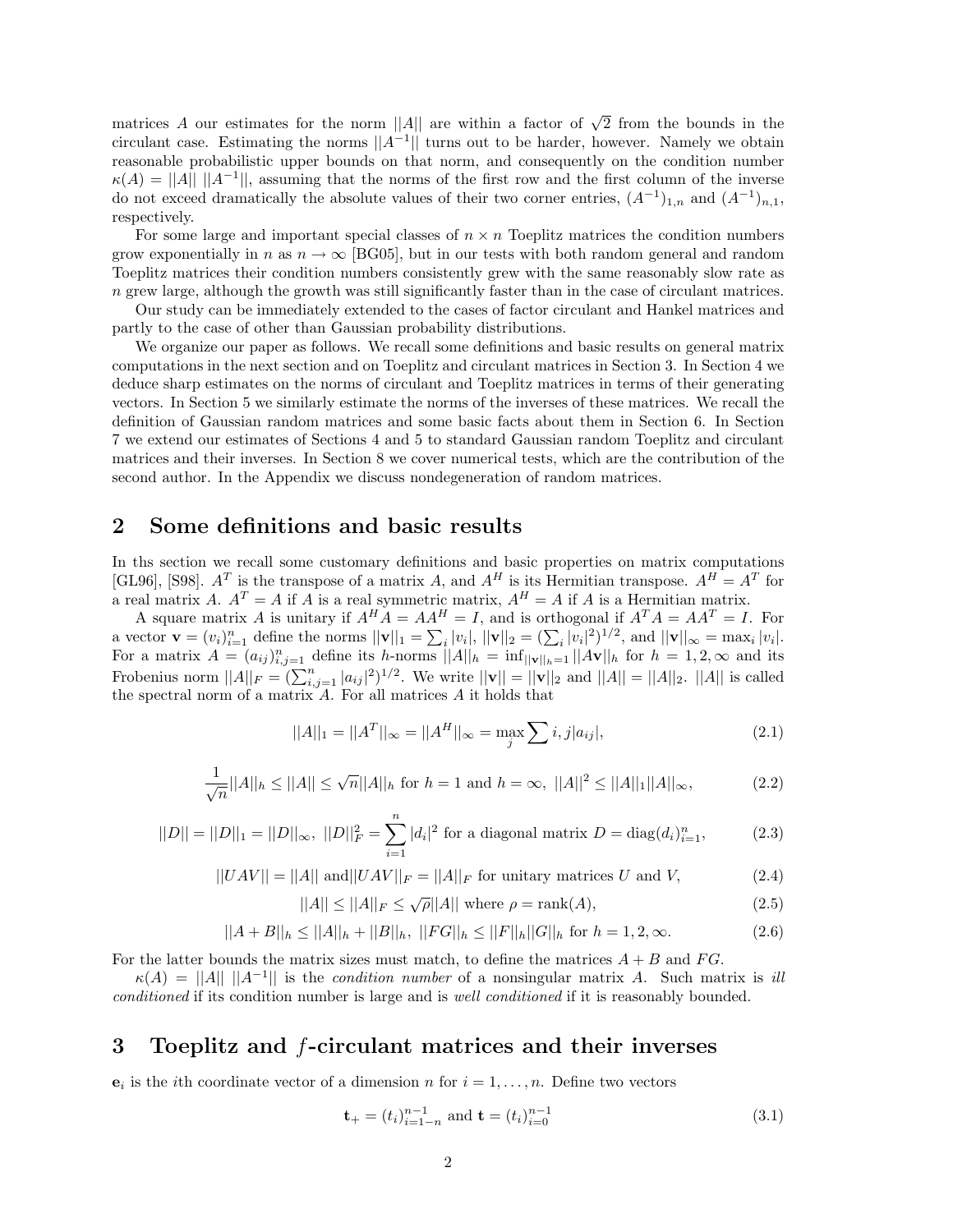of dimensions n and  $2n-1$ , respectively. They in turn define a *Toeplitz*  $n \times n$  matrix  $T_n = T(\mathbf{t}_+) =$  $(t_{i-j})_{i,j=1}^n$ , a lower triangular Toeplitz  $n \times n$  matrix  $Z(\mathbf{t}) = (t_{i-j})_{i,j=1}^n$  (where  $t_k = 0$  for  $k < 0$ ), and its transpose  $Z(\mathbf{t})^T = (Z(\mathbf{t}))^T$ . Define the  $n \times n$  matrices  $Z = Z_0 = Z(\mathbf{e}_2)$  of downshift and  $Z_f = Z + f \mathbf{e}_1^T \mathbf{e}_n$ , for  $f \neq 0$ , of  $f$ -circular shift (see equation (3.2) below). It holds that  $Z\mathbf{t} = (t_{i-1})_{i=0}^{n-1}$ <br>and  $Z(\mathbf{t}) = Z_0(\mathbf{t}) = \sum_{i=1}^n t_i Z^{i-1}$ . An  $f$ -circulant (or factor circulant) matrix f-circulant matrix is called *circulant* if  $f = 1$ .

$$
T_n = \begin{pmatrix} t_0 & t_{-1} & \cdots & t_{1-n} \\ t_1 & t_0 & \ddots & \vdots \\ \vdots & \ddots & \ddots & t_{-1} \\ t_{n-1} & \cdots & t_1 & t_0 \end{pmatrix}, Z = \begin{pmatrix} 0 & \cdots & 0 \\ 1 & \ddots & & \\ \vdots & \ddots & \ddots & \vdots \\ 0 & \cdots & 1 & 0 \end{pmatrix}, Z_f = \begin{pmatrix} 0 & \cdots & f \\ 1 & \ddots & & \\ \vdots & \ddots & \ddots & \vdots \\ 0 & \cdots & 1 & 0 \end{pmatrix}.
$$
 (3.2)

 $J = J_n = (e_n \mid \dots \mid e_1)$  is the reflection matrix of size  $n \times n$ ,  $J = J^T = J^{-1}$ . A Toeplitz matrix  $T_n$ and its inverse (if defined) are persymmetric, that is,

$$
JT_n J = T_n \text{ and } JT_n^{-1} J = T_n^{-1}.
$$
\n(3.3)

Hereafter  $\omega = \exp(2\pi\sqrt{-1}/n)$  is a primitive *n*th root of unity.  $\Omega = (\omega^{(i-1)(j-1)})_{i,j=0}^{n-1}$  is the matrix of the discrete Fourier transform at *n* points.

**Theorem 3.1.**  $\Omega^H \Omega = nI$ , that is  $\frac{1}{\sqrt{n}} \Omega$  is a unitary matrix.

The following theorem implies that the inverses (wherever they are defined) and pairwise products of f-circulant matrices are f-circulant.

**Theorem 3.2.** (See [CPW74].) We have  $Z_1(t) = \Omega^{-1}D(\Omega t)\Omega$ . More generally, for any  $f \neq 0$ , we have  $Z_{f^n}(\mathbf{t}) = U_f^{-1} D(U_f \mathbf{t}) U_f$  where  $U_f = \Omega D(\mathbf{f}), \quad \mathbf{f} = (f^i)_{i=0}^{n-1}$ ,  $D(\mathbf{u}) = \text{diag}(u_i)_{i=0}^{n-1}$  for a vector  $\mathbf{u} = (u_i)_{i=0}^{n-1}$ .

**Theorem 3.3.** Write  $T_k = (t_{i-j})_{i,j=0}^{k-1}$  for  $k = n, n + 1$ .

(a) Let the matrix  $T_n$  be nonsingular and write  $\mathbf{p} = T_n^{-1} \mathbf{e}_1$  and  $\mathbf{q} = T_n^{-1} \mathbf{e}_n$ . If  $p_1 = \mathbf{e}_1^T \mathbf{p} \neq 0$ , then  $p_1 T_n^{-1} = Z(\mathbf{p})Z(J\mathbf{q})^T - Z(Z\mathbf{q})Z(ZJ\mathbf{p})^T$ .

In parts (b) and (c) below let a Toeplitz  $(n + 1) \times (n + 1)$  matrix  $T_{n+1}$  be nonsingular and write  $\widehat{\mathbf{v}} = (v_i)_{i=0}^n = T_{n+1}^{-1} \mathbf{e}_1, \ \mathbf{v} = (v_i)_{i=0}^{n-1}, \ \mathbf{v}' = (v_i)_{i=1}^n, \ \widehat{\mathbf{w}} = (w_i)_{i=0}^n = T_{n+1}^{-1} \mathbf{e}_{n+1}, \ \mathbf{w} = (w_i)_{i=0}^{n-1}, \ \text{and}$  $\mathbf{w}' = (w_i)_{i=1}^n$ .

(b) If  $v_0 \neq 0$ , then the matrix  $T_n$  is nonsingular and  $v_0 T_n^{-1} = Z(\mathbf{v})Z(J\mathbf{w}')^T - Z(\mathbf{w})Z(J\mathbf{v}')^T$ .

(c) If  $v_n \neq 0$ , then the matrix  $T_{1,0} = (t_{i-j})_{i=1,j=0}^{n,n-1}$  is nonsingular and  $v_n T_{1,0}^{-1} = Z(\mathbf{w})Z(J\mathbf{v}')^T$  $Z(\mathbf{v})Z(J\mathbf{w}')^T$ .

Proof. See [GS72] on parts (a) and (b); see [GK72] on part (c).

$$
\Box
$$

### 4 The norm bounds for circulant and Toeplitz matrices

**Theorem 4.1.** Assume a pair of vectors **t** and **t**<sub>+</sub> of (3.1), defining the circulant and Toeplitz  $n \times n$ matrices  $Z_1(t)$  and  $T_n = T(t_+)$ . Then it holds that

$$
||Z(\mathbf{t})||_h \le ||Z_1(\mathbf{t})||_h \text{ for } h = F, 1, 2, \infty,
$$
\n(4.1)

$$
||Z_1(\mathbf{t})|| \le ||Z_1(\mathbf{t})||_1 = ||Z_1(\mathbf{t})||_{\infty} = ||\mathbf{t}||_1 \le \sqrt{n} ||\mathbf{t}||, \tag{4.2}
$$

$$
||Z_1(t)||_F = \sqrt{n} ||t||, \tag{4.3}
$$

$$
||T_n|| \le ||T_n||_1 = ||T_n||_{\infty} \le ||\mathbf{t}_+||_1 \le \sqrt{2n-1} ||\mathbf{t}_+|| \text{ and } ||T_n||_F \le \sqrt{2n-1} ||\mathbf{t}_+||. \tag{4.4}
$$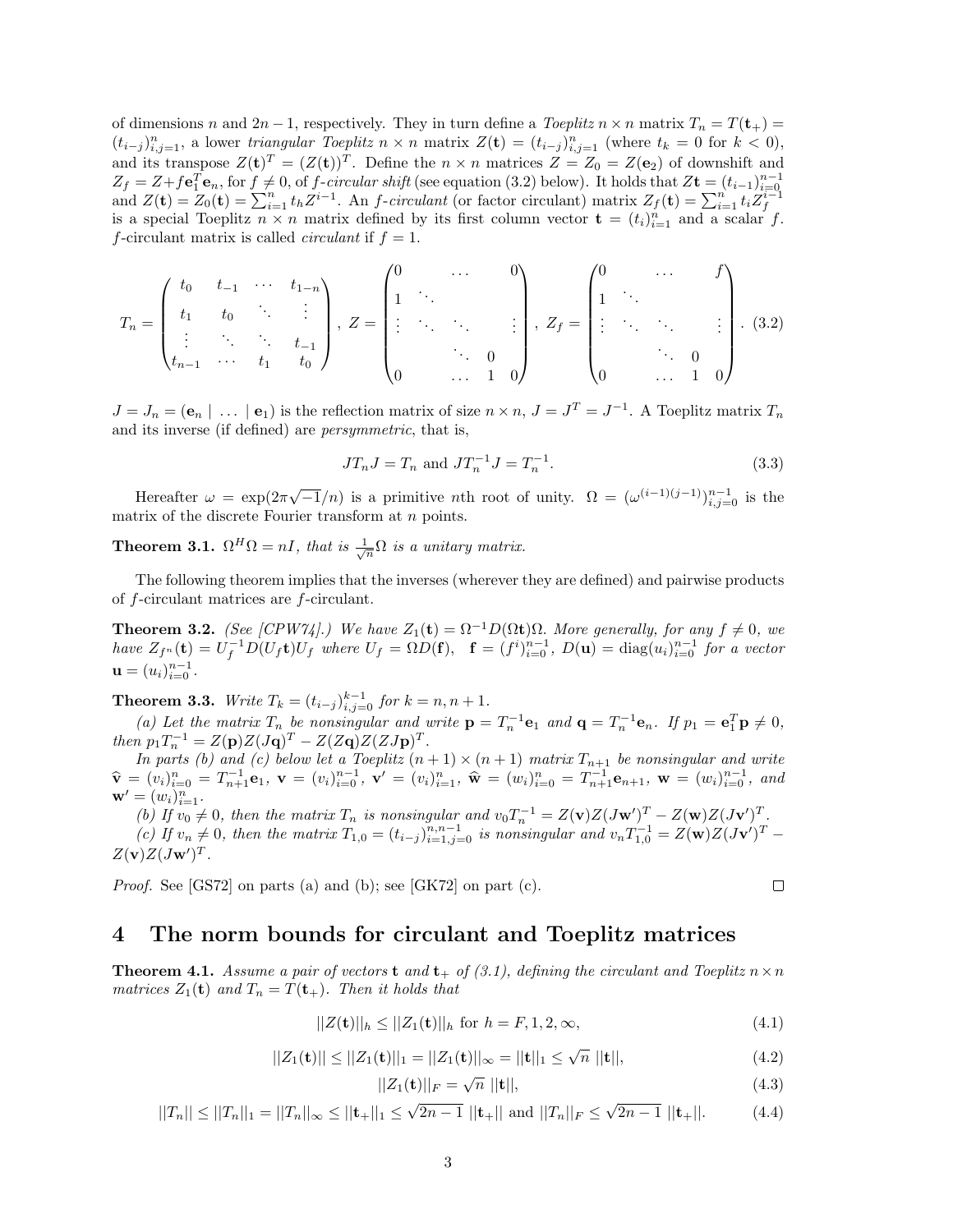*Proof.* Readily verify equation  $(4.1)$ . Combine equations  $(2.1)$  and  $(2.2)$  and obtain relationships (4.2). Combine Theorems 3.1 and 3.2 with relationships (2.3) and (2.4) and obtain that  $||Z_1(\mathbf{t})||_F^2 =$  $||D(\Omega t)||_F^2 = ||(\Omega t)||^2 = n ||t||^2$ , yielding equation (4.3). Embed the  $n \times n$  matrix  $T_n$  into the circulant  $(2n-1) \times (2n-1)$  matrix  $Z_1(\mathbf{t}_+)$  and obtain that  $||T_n||_h \leq ||Z_1(\mathbf{t}_+)||_h$  where h can stand for  $F,1,2$ , and  $\infty$ . Together with relationships (4.2) and (4.3), this implies relationships (4.4).  $\Box$ 

**Remark 4.1.** (Extension to the case of f-circulant matrices.) Theorem 3.2 implies that

$$
\frac{1}{g(f)}||Z_1(\mathbf{v})|| \le ||Z_f(\mathbf{v})|| \le g(f)||Z_1(\mathbf{v})||
$$

and if the matrices  $Z_1(\mathbf{v})$  and  $Z_f(\mathbf{v})$  are nonsingular, then also

$$
\frac{1}{g(f)}||Z_1(\mathbf{v})^{-1}|| \leq ||Z_f(\mathbf{v})^{-1}|| \leq g(f)||Z_1(\mathbf{v})^{-1}||
$$

for all vectors **v**, scalars  $f \neq 0$ ,  $g(f) = \max\{|f|, 1/|f|\}$ , and  $j = 1, ..., n$ . Therefore we can readily extend our norm estimates from circulant to f-circulant matrices for  $f \neq 0$ . In particular the former estimates do not change where  $|f| = 1$ .

Remark 4.2. (Extension to the case of Hankel matrices.) All our estimates for Toeplitz matrices are immediately extended to the case of Hankel matrices  $H_n = (h_{i+j})_{i,j=1}^n$  because the products  $H_nJ = T_n$  and  $JH_n = T_n$  are  $n \times n$  Toeplitz matrices.

## 5 The norm bounds for the inverses of Toeplitz and circulant matrices

Hereafter we write  $((v_i)_{i=1}^n)^{-1} = (1/v_i)_{i=1}^n$ . Similarly to equation (4.3) deduce that

$$
||Z_1(\mathbf{t})^{-1}||_F = ||(D(\Omega \mathbf{t}))^{-1}||_F = ||(\Omega \mathbf{t})^{-1}||, ||Z_1(\mathbf{t})^{-1}|| = ||(D(\Omega \mathbf{t}))^{-1}|| = ||(\Omega \mathbf{t})^{-1}||_{\infty}.
$$
 (5.1)

Combine this bound with (2.2) and obtain that

$$
||Z_1(\mathbf{t})^{-1}||_h \le \sqrt{n} ||(\Omega \mathbf{t})^{-1}||_{\infty}
$$
 for  $h = 1$  and  $h = \infty$ .

**Theorem 5.1.** Under the assumptions of part (a) of Theorem 3.2 it holds that  $||p_1T_n^{-1}||_h \le$  $2||\mathbf{p}||_1 ||\mathbf{q}||_1 \leq 2n||\mathbf{p}||_1 ||\mathbf{q}||$  for  $h = 1, 2, \infty$ .

*Proof.* Recall from part (a) of Theorem 3.3 that  $p_1T_n^{-1} = Z(p)Z(Jq)^T - Z(Zq)Z(ZJp)^T$ . Therefore (cf. (2.6))  $||p_1T_n^{-1}||_h \le ||Z(\mathbf{p})||_h ||Z(J\mathbf{q})^T||_h + ||Z(Z\mathbf{q})||_h ||Z(ZJ\mathbf{p})^T||_h$  for  $h = 1, 2, \infty$ . Combine this bound with relationships (4.1) and (4.2) and deduce that  $||p_1T_n^{-1}||_h \le ||\mathbf{p}||_1 ||J\mathbf{q}||_1 +$  $||Z\mathbf{q}||_1 ||ZJ\mathbf{p}||_1$  due to (4.2). Note that  $||J\mathbf{w}||_1 = ||\mathbf{w}||_1$  and  $||Z\mathbf{w}||_1 \le ||\mathbf{w}||_1$  for every vector w and obtain Theorem 5.1.  $\Box$ 

### 6 Gaussian random matrices

By extending the norm bounds of the two previous sections we can estimate the norms of circulant and Toeplitz matrices with random entries selected under various probability distributions. We are going to do this just under the Gaussian distribution, which enables simpler and stronger estimates.

**Definition 6.1.**  $F_{\gamma}(y) = Probability\{\gamma \leq y\}$  is the cumulative distribution function (cdf) of a real random variable  $\gamma$  evaluated at a real point y.  $F_{g(\mu,\sigma)}(y) = \frac{1}{\sigma\sqrt{2\pi}} \int_{-\infty}^{y} \exp(-\frac{(x-\mu)^2}{2\sigma^2}) dx$  for a Gaussian random variable  $g(\mu, \sigma)$  with a mean  $\mu$ , a positive variance  $\sigma^2$ , and a positive standard deviation σ.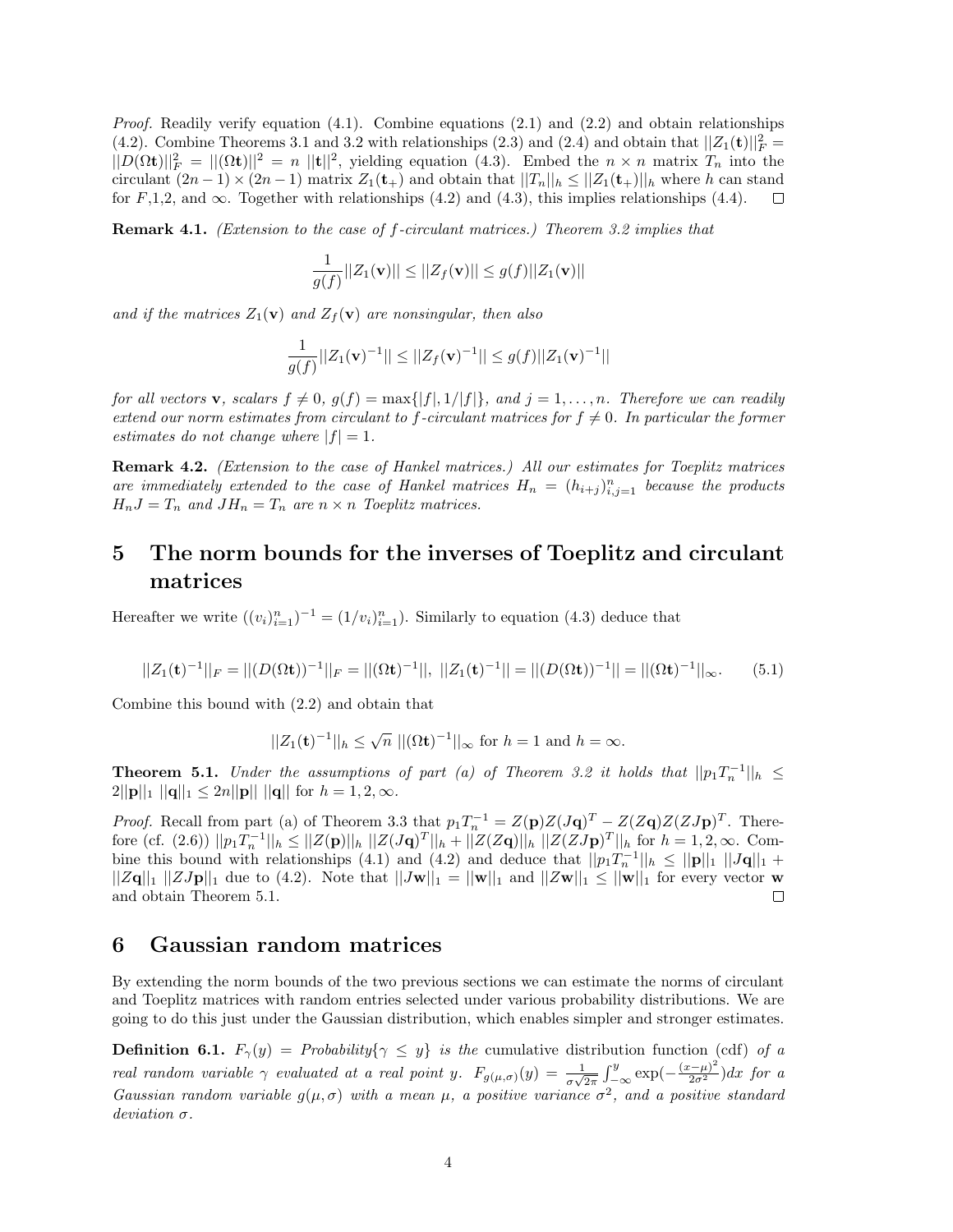It follows that

$$
|y - \mu|/\sigma \ge s \text{ with the probability } \sqrt{\frac{2}{\pi}} \int_s^{+\infty} \exp(-\frac{x^2}{2}) dx, \tag{6.1}
$$

that is the probability decays very fast as s grows large.

**Definition 6.2.** A matrix (or a vector) is a Gaussian random matrix (or vector) with a mean  $\mu$ and a positive variance  $\sigma^2$  if it is filled with independent identically distributed Gaussian random variables, all having the mean  $\mu$  and variance  $\sigma^2$ .  $\mathcal{G}^{m\times n}_{\mu,\sigma}$  is the set of such Gaussian random  $m\times n$ matrices, which are standard where  $\mu = 0$  and  $\sigma^2 = 1$ . By restricting this set to Toeplitz or fcirculant matrices we obtain the sets  $T_{\mu,\sigma}^{m\times n}$  and  $\mathcal{Z}_{f,\mu,\sigma}^{n\times n}$  of Gaussian random Toeplitz and Gaussian random f-circulant matrices, respectively, which are standard where  $\mu = 0$  and  $\sigma^2 = 1$ .

**Definition 6.3.**  $\chi_{\mu,\sigma,n}(y)$  is the cdf of the norm  $||\mathbf{v}|| = \left(\sum_{i=1}^n v_i^2\right)^{1/2}$  of a Gaussian random vector  $\mathbf{v} = (v_i)_{i=1}^n \in \mathcal{G}_{\mu,\sigma}^{n \times 1}$ . For  $y \ge 0$  we have  $\chi_{0,1,n}(y) = \frac{2^{n-1}}{2^{n/2} \Gamma(n/2)} \int_0^y x^{n-1} \exp(-x^2/2) dx$  where  $\Gamma(h) =$  $\int_0^\infty x^{h-1} \exp(-x) dx$  is the Gamma function,  $\Gamma(n+1) = n!$  for nonnegative integers n.

We recall the following basic results.

**Lemma 6.1.** Suppose G is Gaussian matrix, S and T are square orthogonal matrices, and the products SG and GT are well defined. Then SG and GT are Gaussian matrices.

**Lemma 6.2.** [SST06, Lemma A.2]. For a nonnegative scalar y, a unit vector  $\mathbf{t} \in \mathbb{R}^{n \times 1}$ , and a vector  $\mathbf{b} \in \mathcal{G}_{\mu,\sigma}^{n\times 1}$ , we have  $F_{|\mathbf{t}^T\mathbf{b}|}(y) \leq \sqrt{\frac{2}{\pi}} \frac{y}{\sigma}$ .

**Remark 6.1.** The latter bound is independent of  $\mu$  and n. It holds for any  $\mu$  even if all coordinates of the vector **b** are fixed except for a single coordinate in  $\mathcal{G}_{\mu,\sigma}$ .

Hereafter we assume by default that Gaussian random general, Toeplitz and circulant matrices have full rank (see Appendix A).

# 7 Norm bounds for Gaussian random Toeplitz and circulant matrices and their inverses

#### 7.1 The norms of Gaussian random Toeplitz and circulant matrices

Combine our estimates of Theorem 4.1 with Definition 6.2 and obtain the following upper bounds on the norms of Gaussian random Toeplitz and circulant matrices.

**Corollary 7.1.** For Gaussian random Toeplitz  $n \times n$  matrix  $T_n$  and Gaussian random circulant **Coronary** *i.i.* For Gaussian random Toeputz  $n \times n$  matrix  $I_n$  and Gaussian random circulant  $n \times n$  matrix  $Z_1(\mathbf{t})$  it holds that  $F_{\left|\left|T_n\right|\right|_h}(y) \geq \chi_{\mu,\sigma,2n-1}(y/\sqrt{2n-1})$  and  $F_{\left|\left|Z_1(\mathbf{t})\right|\right|_h}(y) \geq \chi_{\mu$ where h can stand for  $F,1,2$ , or  $\infty$ .

## 7.2 The expected norms of the inverses of Gaussian random matrices have order at least  $1/\sigma$  where the mean  $\mu$  greatly exceeds the standard deviation  $\sigma$

Bounds (6.1) imply that the matrix  $M \in \mathcal{G}_{\mu,\sigma}^{n \times n}$  is expected to be approximated within the norm bound of order  $\sigma$  by the matrix  $\mu \mathbf{e} \mathbf{e}^T$  of rank 1, for the vector  $\mathbf{e} = (1, \ldots, 1)^T$  provided that  $mu \gg \sigma$ , and if indeed so, then the norm  $||M^{-1}||$  has order of at least  $1/\sigma$ . Similar argument applies to Gaussian random Toeplitz and circulant matrices. In the nexct section we derive our estimates for any pair of  $(\mu, \sigma)$ , but one can avoid the latter undesired growth of the norm by restricting the study to standard Gaussian random Toeplitz and circulant matrices.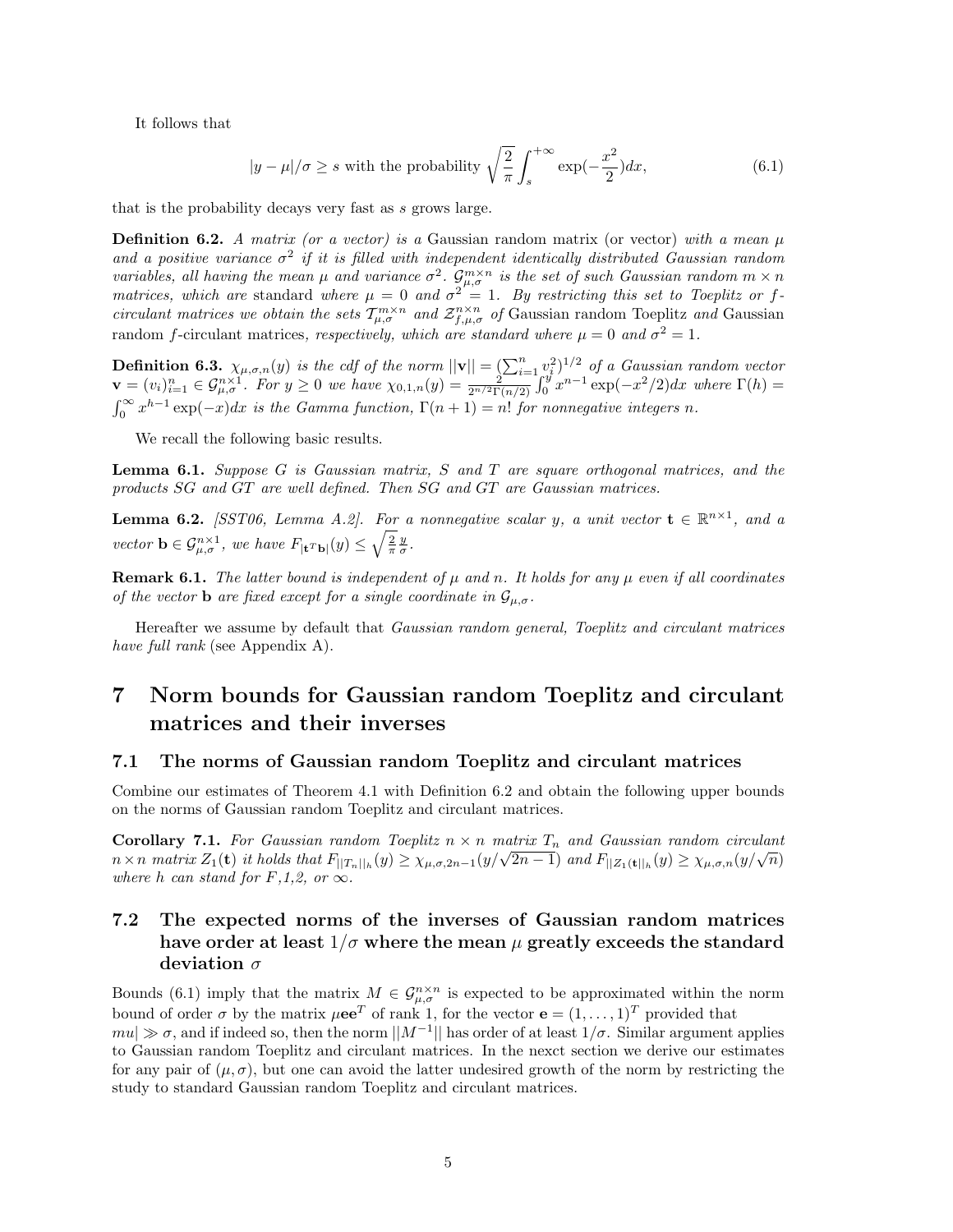#### 7.3 The norm of the inverse of Gaussian random circulant matrix

**Theorem 7.1.** (Cf. Table 8.4.) Assume  $y \ge 0$  and vector  $\mathbf{t} \in \mathcal{G}_{\mu,\sigma}^{n \times 1}$ . Then  $F_{\vert Z_1(\mathbf{t})^{-1} \vert \vert}(z)$  $1-(1-q)^n$ , for  $q=\frac{1}{\pi\sqrt{2}}$  $\frac{1}{\sigma\sqrt{2\pi}}\int_{-1/z}^{1/z} \exp(-\frac{(x-\mu)^2}{2\sigma^2})dx$ , and so  $F_{\vert |Z_1(\mathbf{t})^{-1}\vert \vert}(z) \approx nq$  where the value q is small, that is where the value |z| is large or the distance between  $\mu$  and the range  $[-1/z, 1/z]$  is large.

**Remark 7.1.** By applying bounds  $(2.2)$  and  $(2.5)$  we can extend the theorem to estimate the cdfs  $F_{\vert Z_1(\mathbf{t})^{-1}\vert \vert_h}(z)$  where h can stand for F,1, or  $\infty$ .

*Proof.* Equation (5.1) implies that  $||Z_1(\mathbf{t})^{-1}|| = 1/\min_{i=1}^n |u_i|$  where  $\mathbf{u} = (u_i)_{i=1}^n = \Omega \mathbf{t}$ . Apply Lemma 6.1 and obtain that **u** is a Gaussian random vector  $\mathbf{q}(\mu, \sigma)$ . For any  $i, i = 1, \ldots, n$ , it holds that  $|u_i| \leq y$  with probability  $1 - p$  where  $p = \frac{1}{\sigma}$  $\frac{1}{\sigma\sqrt{2\pi}}\int_{-y}^{y} \exp(-\frac{(x-\mu)^2}{2\sigma^2})dx$  (cf. Definition 6.1), and so  $\min_{i=1}^n |u_i| \leq y$  with probability  $(1-p)^n$  because  $u_i$  are independent random variables. Equivalently  $1/\min_{i=1}^n |u_i| \geq 1/y$  with probability  $(1-p)^n$ . Therefore  $||Z_1(\mathbf{t})^{-1}|| = 1/\min_{i=1}^n |u_i| \leq 1/y$  with probability  $1 - (1 - p)^n \ge np$ . Substitute  $z = 1/y$  and obtain the theorem.

#### 7.4 Norm bounds for the inverse of Gaussian random Toeplitz matrix

Our next subject is the estimates for the norm  $||T_n^{-1}||_h$  for  $h = 1, 2, \infty$  and Gaussian random Toeplitz matrix  $T_n \in \mathcal{T}_{\mu,\sigma}^{n \times n}$ , which is known to be nonsingular with probability 1. We can extend these estimates to the norm  $||T_n^{-1}||$  by using (2.5).

**Theorem 7.2.** Given a matrix  $T_n = (t_{i-j})_{i,j=1}^n \in T_{0,1}^{n \times n}$ , assumed to be nonsingular, write  $p =$  $(p_i)_{i=1}^n = T_n^{-1} \mathbf{e}_1, \ \mathbf{q} = (q_i)_{i=1}^n = T_n^{-1} \mathbf{e}_1, \ u_n = p_n / ||\mathbf{p}||, \ v_1 = q_1 / ||\mathbf{q}||, \ and \ p_1 = \mathbf{e}_n^T \mathbf{p} = \mathbf{e}_1^T \mathbf{q} = q_n \ (cf.$ (3.3)). Then  $||p_1T_n^{-1}||_h \leq 2n/(\alpha\beta)$  for  $h = 1, 2, \infty$  and two random variables  $\alpha$  and  $\beta$  such that

$$
F_{\alpha}(y) \le \sqrt{\frac{2n}{\pi}} \frac{y}{\sigma |u_n|} \text{ and } F_{\beta}(y) \le \sqrt{\frac{2n}{\pi}} \frac{y}{\sigma |v_1|} \text{ for } y \ge 0. \tag{7.1}
$$

*Proof.* By virtue of Theorem 5.1 we just need to estimate the two random variables  $||\mathbf{p}||$  and  $||\mathbf{q}||$ . By virtue of its definition the vector **p** is orthogonal to the vectors  $T_n$ **e**<sub>2</sub>, ...,  $T_n$ **e**<sub>n</sub>, whereas  $\mathbf{p}^T T_n$ **e**<sub>1</sub> = 1 (cf. [SST06]). Consequently the vectors  $T_n \mathbf{e}_2, \ldots, T_n \mathbf{e}_n$  uniquely define the vector  $\mathbf{u} = (u_i)_{i=1}^n =$  $\mathbf{p}/||\mathbf{p}||$ , whereas  $|\mathbf{u}^T T_n \mathbf{e}_1| = 1/||\mathbf{p}||$ . The last coordinate  $t_{n-1}$  of the vector  $T_n \mathbf{e}_1$  is independent of the vectors  $T_n e_2, \ldots, T_n e_n$  and consequently of the vector **u**. Apply Remark 6.1 to estimate the cdf of the random variable  $\alpha/|u_n| = 1/(||\mathbf{p}|| \, |u_n|) = |\mathbf{u}^T T_n \mathbf{e}_1|/|u_n|$  and obtain that  $F_\alpha(y) \le \sqrt{\frac{2n}{\pi}} \frac{y}{\sigma |u_n|}$ for  $y \ge 0$ . Likewise we deduce that  $F_\beta(y) \le \sqrt{\frac{2n}{\pi}} \frac{y}{\sigma |v_1|}$  for  $y \ge 0$ . Finally combine both bounds (7.1) on the cdfs  $F_{\alpha/|u_n|}(y)$  and  $F_{\beta/|v_1|}(y)$  with Theorem 5.1.  $\Box$ 

#### 7.5 Bounding the leading entry of the inverse

Theorem 7.2 bounds the norm  $||T_n^{-1}||$ , in terms of the random variables  $|u_n|$ ,  $|v_1|$ , and  $|p_1| = |q_n|$ . By applying parts (b) and (c) of Theorem 3.3 instead of its part (a), we similarly deduce the bounds  $||v_0T_{n+1}^{-1}|| \leq 2/(\alpha\beta)$  and  $||v_nT_{n+1}^{-1}|| \leq 2/(\alpha\beta)$  for two pairs of random variables  $\alpha$  and  $\beta$  that satisfy (7.1) for  $n + 1$  replacing n. Note that  $p_1 = \frac{\det T_{n-1}}{\det T_n}$  $\frac{\det T_{n-1}}{\det T_n}$ ,  $v_0 = \frac{\det T_n}{\det T_{n+1}}$ , and  $v_n = \frac{\det T_{0,1}}{\det T_{n+1}}$  $\frac{\det I_{0,1}}{\det T_{n+1}}$  for  $T_{0,1} = (t_{i-j})_{i=0,j=1}^{n-1,n}$ . Next we bound the geometric means of the ratios  $\left|\frac{\det T_{h+1}}{\det T_h}\right|$  $\frac{\det T_{h+1}}{\det T_h}$  for  $h = 1, \ldots, k-1$ .  $1/|p_1|$  and  $1/|v_0|$  are such ratios for  $k = n - 1$  and  $k = n$ , respectively, whereas the ratio  $1/|v_n|$  is similar to  $1/|v_0|$ , under slightly distinct notation.

**Theorem 7.3.** Let  $T_h \neq O$  denote  $h \times h$  matrices for  $h = 1, \ldots, k$  whose entries have absolute values at most t for a random variable t, e.g., for  $t = ||T||$ . Furthermore let  $T_1 = (t)$ . Then the geometric mean  $(\prod_{h=1}^{k-1}|\frac{\det T_{h+1}}{\det T_h})$  $\frac{\det T_{h+1}}{\det T_h}|)^{1/(k-1)} = \frac{1}{t} |\det T_k|^{1/(k-1)}$  is at most  $k^{\frac{1}{2}(1+\frac{1}{k-1})}t$ .

*Proof.* The theorem follows from Hadamard's upper bound  $|\det M| \leq k^{k/2} t^k$ , which holds for any  $k \times k$  matrix  $M = (m_{i,j})_{i,j=1}^k$  with  $\max_{i,j=1}^k |m_{i,j}| \leq t$ . □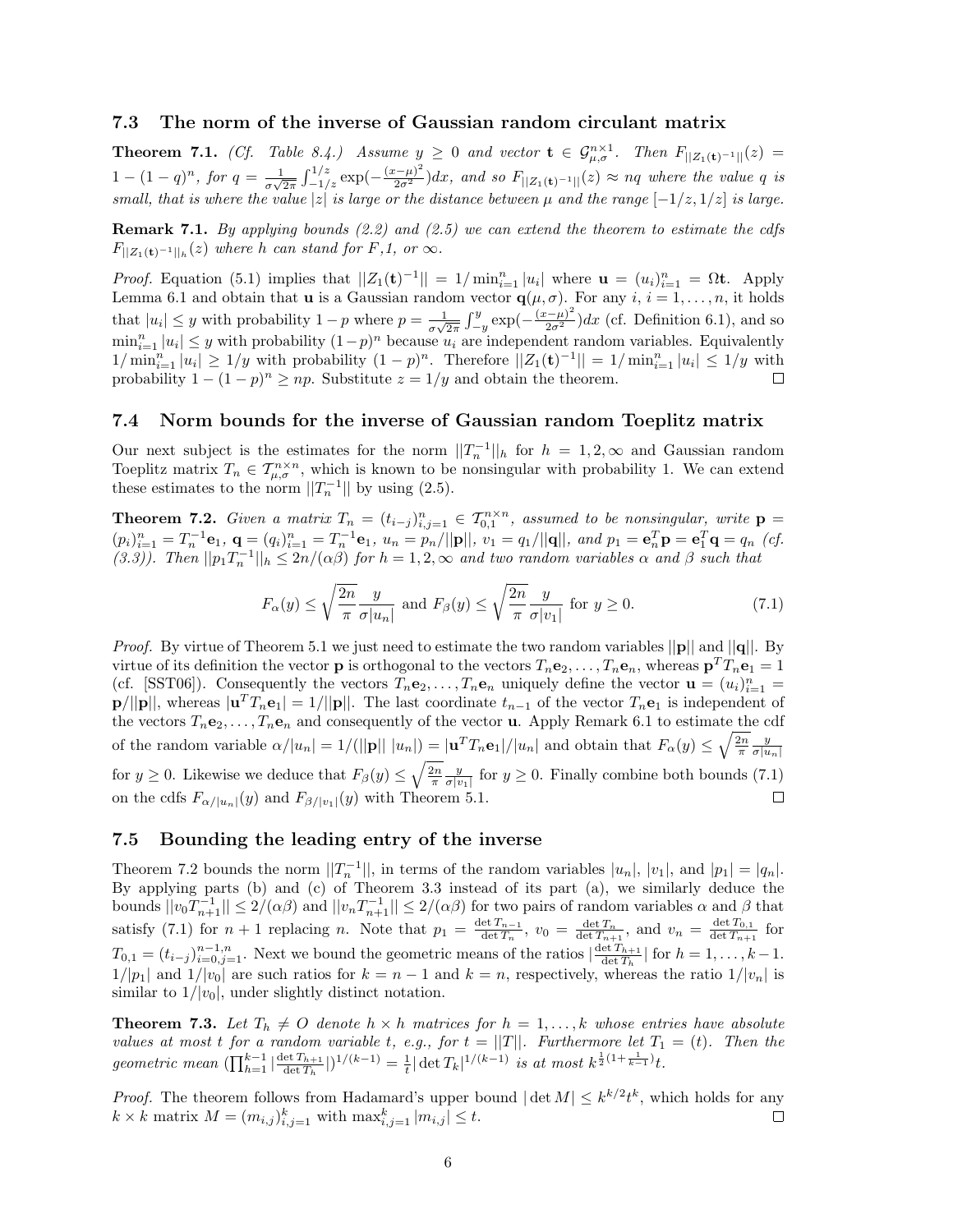The theorem shows that the geometric mean of the ratios  $\frac{\det T_{h+1}}{\det T}$  $\frac{\det T_{h+1}}{\det T_h}$  for  $h = 1, \ldots, k-1$  is not greater than  $k^{0.5+\epsilon(k)}$  where  $\epsilon(k) \to 0$  as  $k \to \infty$ . Furthermore if  $T_n \in \mathcal{T}_{\mu,\sigma}^{n \times n}$  we can write t and recall Definition 6.1 to define the cdf of the Gaussian random variable  $t$ . This implies a reasonable lower bound on the expected value  $|p_1| = |q_n|$ .

### 7.6 The generic corner property, empirical results, and a link of Toeplitz inversion to polynomial computations

Our study in the two previous subsections implies that the norms of the inverses of Gaussian random Toeplitz matrices and consequently their condition numbers are expected to be reasonably bounded provided that the values  $|u_n|$  and  $|v_1|$  are not small. We call the latter provision the *generic property* of two corners of the inverse. Proving it may be hard. No proof could work if the mean value  $\mu$ greatly exceeds the standard deviation  $\sigma$  because in this case the norm  $||T_n^{-1}||$  is likely to be large (see Section 7.2), which would contradict to the generic property by virtue of Theorems 7.2 and 7.3. Empirically, however, standard Gaussian random Toeplitz matrices of reasonable sizes do tend to be reasonably well conditioned. Our tests in the next section show this directly, whereas the numerical tests in [XXG12] and [PQZ13], provide additional indirect support. Namely these tests succeed by employing random Toeplitz multipliers, whereas they would have been expected to fail numerically if the multipliers were ill conditioned.

We conclude this section by recalling a link of Toeplitz matrix inversion to some polynomial computations. Namely it is well known (see [P01, Section 2.11]) that the equation  $T_n \mathbf{p} = \mathbf{e}_1$  is equivalent to the polynomial equation  $t(x)p(x) \mod x^{2n+1} = r(x)$  where  $r(x)$  is a monic polynomial of degree n, whereas  $p(x)$  and  $t(x)$  are two polynomials of degrees n and  $2n-1$ , respectively, with the coefficient vectors **p** and  $t_{+}$ , respectively. For a given vector  $t_{+}$ , the Euclidean algorithm computes the coefficients of the polynomials  $p(x)$  and  $r(x)$  (apart from the cases of degeneracy, occurring with probability 0 for Gaussian random input) but provides no explicit expressions for these coefficients.

### 8 Numerical Experiments

Our numerical experiments with random general, Hankel, Toeplitz and circulant matrices have been performed in the Graduate Center of the City University of New York on a Dell server with a dual core 1.86 GHz Xeon processor and 2G memory running Windows Server 2003 R2. The test Fortran code was compiled with the GNU gfortran compiler within the Cygwin environment. Random numbers were generated with the random  $\Box$  number intrinsic Fortran function, assuming the uniform probability distribution over the range  $\{x : -1 \leq x < 1\}$ . The tests have been designed by the first author and performed by his coauthor.

We have computed the condition numbers of Gaussian random general  $n \times n$  matrices for  $n = 2^k$ ,  $k = 5, 6, \ldots$ , with the entries sampled in the range  $[-1, 1)$  as well as complex general, Toeplitz, and circulant matrices whose entries had real and imaginary parts sampled at random in the same range  $[-1, 1]$ . We performed 100 tests for each class of inputs, each dimension n, and each nullity r. Tables 8.2–8.4 display the test results. The last four columns of each table display the average (mean), minimum, maximum, and standard deviation of the computed condition numbers of the input matrices, respectively. Namely we computed the values  $\kappa(A) = ||A|| ||A^{-1}||$  for general, Toeplitz, and circulant matrices A and the values  $\kappa_1(A) = ||A||_1 ||A^{-1}||_1$  for Toeplitz matrices A. We computed and displayed in Table 8.3 the condition numbers  $\kappa_1(A) = ||A||_1 ||A^{-1}||_1$  by using 1-norms of Toeplitz matrices and their inverses rather than their spectral norms. This shift from 2-norms to 1-norms facilitated the computations in the case of the inputs of large sizes and made no significant impact on the output condition numbers. Indeed already relationships (2.2) link the 1-norms and 2-norms to one another, but the empirical data in Table 8.1 consistently show even much closer links, in all cases of general, Toeplitz, and circulant  $n \times n$  matrices A where  $n = 32, 64, \ldots, 1024$ . Our estimates in Section 7.3 are sharp, and so we were most interested in testing the condition numbers of random Toeplitz matrices. The displayed data show that these condition numbers grow substantially faster with the growth of the matrix size than in the case of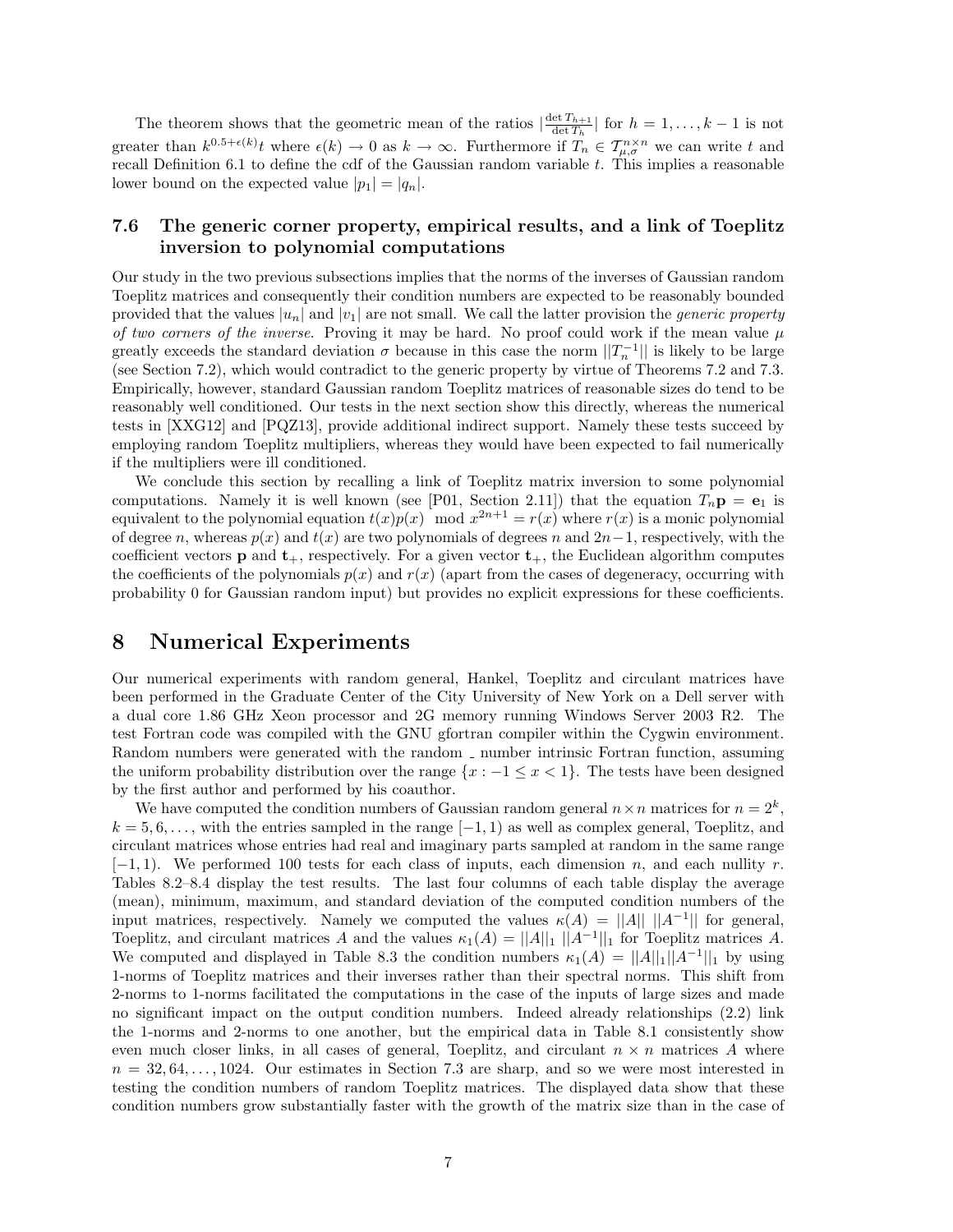random circulant matrices but not faster than in the case of random general matrices, expected to be well conditioned according to the results of the intensive formal and experimental study in [D88], [E88], [ES05], [CD05], [SST06].

| matrix A  | $\boldsymbol{n}$ | $  A  _1$           | $  A  _2$                    | $  A  _1$<br>$  A  _2$ | $  A^{-1}  _1$               | $  A^{-1}  _2$      | $  A^{-1}  _1$<br>$\overline{ A^{-1}  _2}$ |
|-----------|------------------|---------------------|------------------------------|------------------------|------------------------------|---------------------|--------------------------------------------|
| General   | 32               | $1.9 \times 10^{1}$ | $1.8 \times 10^1$            | $1.0 \times 10^{0}$    | $4.0 \times 10^2$            | $2.1 \times 10^2$   | $1.9 \times 10^{0}$                        |
| General   | 64               | $3.7 \times 10^1$   | $3.7 \times 10^{1}$          | $1.0 \times 10^{0}$    | $1.2 \times 10^{2}$          | $6.2\times10^{1}$   | $2.0 \times 10^{0}$                        |
| General   | 128              | $7.2 \times 10^{1}$ | $7.4 \times 10^{1}$          | $9.8 \times 10^{-1}$   | $3.7 \times 10^2$            | $1.8 \times 10^{2}$ | $2.1 \times 10^{0}$                        |
| General   | 256              | $1.4 \times 10^{2}$ | $1.5 \times 10^2$            | $9.5 \times 10^{-1}$   | $5.4 \times 10^2$            | $2.5 \times 10^2$   | $2.2 \times 10^{0}$                        |
| General   | 512              | $2.8 \times 10^2$   | $3.0 \times 10^2$            | $9.3 \times 10^{-1}$   | $1.0 \times 10^3$            | $4.1 \times 10^{2}$ | $2.5 \times 10^{0}$                        |
| General   | 1024             | $5.4 \times 10^2$   | $5.9 \times 10^2$            | $9.2 \times 10^{-1}$   | $\overline{1.1 \times 10^3}$ | $4.0 \times 10^{2}$ | $2.7 \times 10^{0}$                        |
| Toeplitz  | 32               | $1.8 \times 10^{1}$ | $1.9 \times 10^{1}$          | $9.5 \times 10^{-1}$   | $\overline{2.2 \times 10^1}$ | $1.3 \times 10^{1}$ | $1.7 \times 10^{0}$                        |
| Toeplitz  | 64               | $3.4 \times 10^{1}$ | $3.7 \times 10^{1}$          | $9.3 \times 10^{-1}$   | $4.6 \times 10^{1}$          | $2.4 \times 10^{1}$ | $2.0 \times 10^{0}$                        |
| Toeplitz  | 128              | $6.8 \times 10^{1}$ | $7.4 \times 10^{1}$          | $9.1 \times 10^{-1}$   | $1.0 \times 10^{2}$          | $4.6 \times 10^{1}$ | $2.2 \times 10^{0}$                        |
| Toeplitz  | 256              | $1.3 \times 10^2$   | $1.5 \times 10^2$            | $9.0 \times 10^{-1}$   | $5.7 \times 10^2$            | $2.5 \times 10^2$   | $2.3 \times 10^{0}$                        |
| Toeplitz  | 512              | $2.6 \times 10^2$   | $\overline{3.0 \times 10^2}$ | $8.9 \times 10^{-1}$   | $6.9 \times 10^2$            | $2.6 \times 10^2$   | $\sqrt{2.6 \times 10^{0}}$                 |
| Toeplitz  | 1024             | $5.2 \times 10^2$   | $5.9 \times 10^2$            | $8.8 \times 10^{-1}$   | $3.4 \times 10^2$            | $1.4 \times 10^2$   | $2.4 \times 10^{0}$                        |
| Circulant | 32               | $1.6 \times 10^{1}$ | $1.8 \times 10^{1}$          | $8.7 \times 10^{-1}$   | $9.3 \times 10^{0}$          | $1.0 \times 10^{1}$ | $9.2 \times 10^{-1}$                       |
| Circulant | 64               | $3.2 \times 10^1$   | $3.7 \times 10^{1}$          | $8.7 \times 10^{-1}$   | $5.8 \times 10^{0}$          | $6.8 \times 10^{0}$ | $8.6 \times 10^{-1}$                       |
| Circulant | 128              | $6.4 \times 10^{1}$ | $7.4 \times 10^{1}$          | $8.6 \times 10^{-1}$   | $4.9 \times 10^{0}$          | $5.7 \times 10^{0}$ | $8.5 \times 10^{-1}$                       |
| Circulant | 256              | $1.3 \times 10^2$   | $1.5 \times 10^2$            | $8.7 \times 10^{-1}$   | $4.7 \times 10^{0}$          | $5.6 \times 10^{0}$ | $8.4 \times 10^{-1}$                       |
| Circulant | 512              | $2.6 \times 10^2$   | $3.0 \times 10^2$            | $8.7 \times 10^{-1}$   | $4.5 \times 10^{0}$          | $5.4 \times 10^{0}$ | $8.3 \times 10^{-1}$                       |
| Circulant | 1024             | $5.1 \times 10^2$   | $5.9 \times 10^2$            | $8.7 \times 10^{-1}$   | $5.5 \times 10^{0}$          | $6.6 \times 10^{0}$ | $8.3 \times 10^{-1}$                       |

Table 8.1: The norms of random general, Toeplitz and circulant  $n \times n$  matrices and of their inverses

Table 8.2: The condition numbers  $\kappa(A)$  of random  $n \times n$  matrices A

| $\boldsymbol{n}$ | input | min                 | max                 | mean                       | std                 |
|------------------|-------|---------------------|---------------------|----------------------------|---------------------|
| 32               | real  | $2.4 \times 10^{1}$ | $1.8 \times 10^3$   | $2.4 \times 10^2$          | $3.3 \times 10^2$   |
| 64               | real  | $4.6 \times 10^{1}$ | $1.1 \times 10^{4}$ | $5.0 \times 10^{2}$        | $1.1 \times 10^{3}$ |
| 128              | real  | $1.0 \times 10^2$   | $2.7 \times 10^{4}$ | $1.1 \times 10^{3}$        | $3.0 \times 10^3$   |
| 256              | real  | $2.4 \times 10^{2}$ | $8.4 \times 10^4$   | $\overline{3.7\times10^3}$ | $9.7 \times 10^3$   |
| 512              | real  | $3.9 \times 10^2$   | $7.4 \times 10^{5}$ | $1.8 \times 10^{4}$        | $8.5 \times 10^4$   |
| 1024             | real  | $8.8 \times 10^{2}$ | $2.3 \times 10^5$   | $8.8\times10^3$            | $2.4 \times 10^{4}$ |
| 2048             | real  | $2.1 \times 10^3$   | $2.0 \times 10^5$   | $1.8 \times 10^{4}$        | $3.2 \times 10^4$   |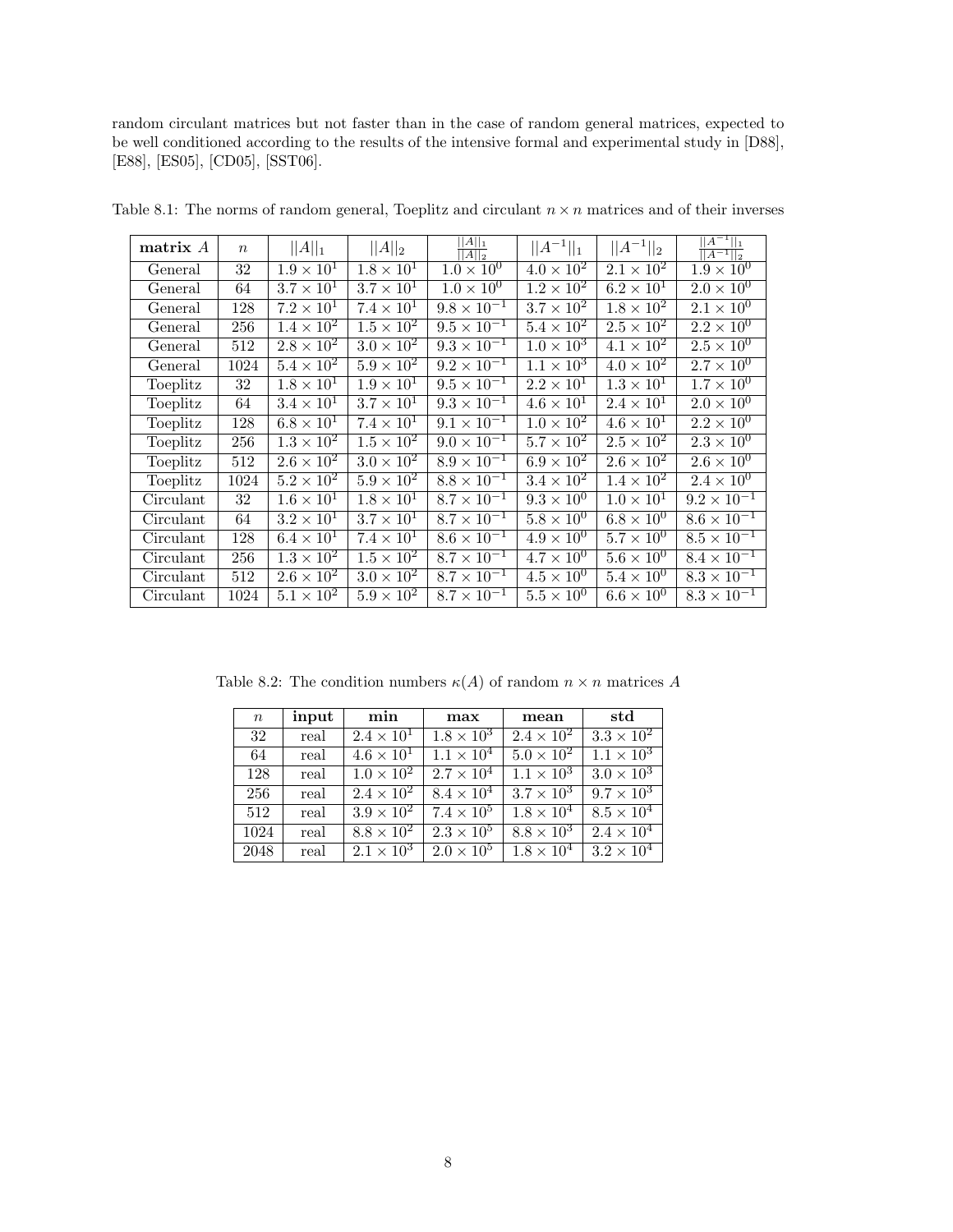| $\,n$ | min                 | mean                | max                 | std                          |
|-------|---------------------|---------------------|---------------------|------------------------------|
| 256   | $9.1 \times 10^{2}$ | $9.2 \times 10^3$   | $1.3 \times 10^5$   | $1.8 \times 10^4$            |
| 512   | $2.3 \times 10^{3}$ | $3.0 \times 10^{4}$ | $2.4 \times 10^{5}$ | $4.9 \times 10^{4}$          |
| 1024  | $5.6 \times 10^{3}$ | $7.0 \times 10^{4}$ | $1.8 \times 10^6$   | $2.0 \times 10^5$            |
| 2048  | $1.7 \times 10^{4}$ | $1.8 \times 10^5$   | $4.2 \times 10^{6}$ | $5.4 \times 10^5$            |
| 4096  | $4.3 \times 10^{4}$ | $2.7 \times 10^{5}$ | $1.9 \times 10^6$   | $3.\overline{4 \times 10^5}$ |
| 8192  | $8.8 \times 10^{4}$ | $1.2 \times 10^{6}$ | $1.3 \times 10^7$   | $2.\overline{2\times10^6}$   |

Table 8.3: The condition numbers  $\kappa_1(A) = ||A||_1 ||A^{-1}||_1$  of random Toeplitz  $n \times n$  matrices A

 $n$  min mean max std 256  $9.6 \times 10^0$   $1.1 \times 10^2$   $3.5 \times 10^3$   $4.0 \times 10^2$  $512$   $1.4 \times 10^{1}$   $8.5 \times 10^{1}$   $1.1 \times 10^{3}$   $1.3 \times 10^{2}$  $1024$   $1.9 \times 10^{1}$   $1.0 \times 10^{2}$   $5.9 \times 10^{2}$   $8.6 \times 10^{1}$ 2048  $\begin{array}{|c|c|c|c|c|c|c|c|c|c|c|}\n\hline\n2048 & 4.2 \times 10^1 & 1.4 \times 10^2 & 5.7 \times 10^2 & 1.0 \times 10^2\n\end{array}$ 4096  $\begin{array}{|c|c|c|c|c|c|c|c|} \hline 6.0 \times 10^{1} & 2.6 \times 10^{2} & 3.5 \times 10^{3} & 4.2 \times 10^{2} \hline \end{array}$ 8192  $9.5 \times 10^1$   $3.0 \times 10^2$   $1.5 \times 10^3$   $2.5 \times 10^2$ 16384 1.2  $\times$  10<sup>2</sup> 4.2  $\times$  10<sup>2</sup> 3.6  $\times$  10<sup>3</sup> 4.5  $\times$  10<sup>2</sup> 32768 2.3  $\times$  10<sup>2</sup> 7.5  $\times$  10<sup>2</sup> 5.6  $\times$  10<sup>3</sup> 7.1  $\times$  10<sup>2</sup> 65536  $2.4 \times 10^2$   $1.0 \times 10^3$   $1.2 \times 10^4$   $1.3 \times 10^3$  $\frac{131072}{3.9 \times 10^{2} \times 1.4 \times 10^{3} \times 5.5 \times 10^{3} \times 9.0 \times 10^{2}}$  $\begin{array}{|c|c|c|c|c|c|c|c|c|}\hline 262144 & 6.3 \times 10^{2} & 3.7 \times 10^{3} & 1.1 \times 10^{5} & 1.1 \times 10^{4} \hline \end{array}$  $524288$   $8.0 \times 10^2$   $3.2 \times 10^3$   $3.1 \times 10^4$   $3.7 \times 10^3$  $1048576$   $1.2 \times 10^3$   $4.8 \times 10^3$   $3.1 \times 10^4$   $5.1 \times 10^3$ 

Table 8.4: The condition numbers  $\kappa(A)$  of random circulant  $n \times n$  matrices A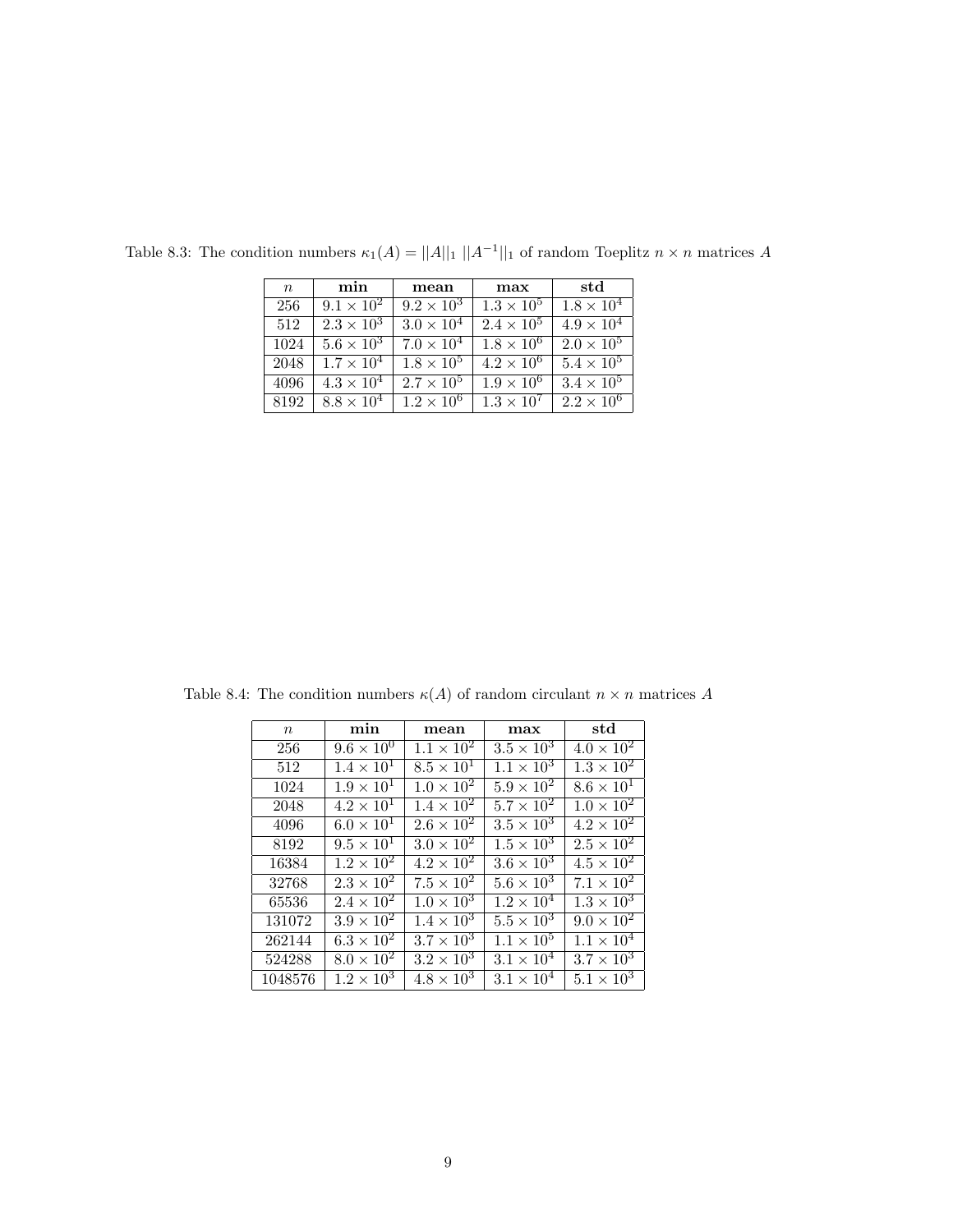# Appendix

## A Randomness and nonsingularity

The total degree of a multivariate monomial is the sum of its degrees in all its variables. The total degree of a polynomial is the maximal total degree of its monomials.

**Lemma A.1.** [DL78], [S80], [Z79]. For a set  $\Delta$  of a cardinality  $|\Delta|$  in any fixed ring let a polynomial in m variables have a total degree d and let it not vanish identically on this set. Then the polynomial vanishes in at most  $d|\Delta|^{m-1}$  points.

We assume that Gaussian random variables range over infinite sets  $\Delta$ , usually over the real line or its interval. Then the lemma implies that a nonzero polynomial vanishes with probability 0. Consequently a square Gaussian random general, Toeplitz or circulant matrix is nonsingular with probability 1 because its determinant is a polynomials in the entries. Likewise rectangular Gaussian random general, Toeplitz and circulant matrices have full rank with probability 1, and similarly under the other probability distributions whose measures are absolutely continuous relatively to Lebesgue's measure. These results can be also adapted to the case of probability distribution over finite sets [DL78], [S80], [Z79].

Acknowledgements: Our research has been supported by NSF Grant CCF–1116736 and PSC CUNY Awards 64512–0042 and 65792–0043.

## References

| [BG05]  | A. Böttcher, S. M. Grudsky, Spectral Properties of Banded Toeplitz Matrices, SIAM<br>Publications, Philadelphia, 2005.                                                                                                |
|---------|-----------------------------------------------------------------------------------------------------------------------------------------------------------------------------------------------------------------------|
| [CD05]  | Z. Chen, J. J. Dongarra, Condition Numbers of Gaussian Random Matrices, SIAM.<br>J. on Matrix Analysis and Applications, 27, 603-620, 2005.                                                                           |
| [CPW74] | R. E. Cline, R. J. Plemmons, and G. Worm, Generalized Inverses of Certain Toeplitz<br>Matrices, Linear Algebra and Its Applications, 8, 25–33, 1974.                                                                  |
| [D88]   | J. Demmel, The Probability That a Numerical Analysis Problem Is Difficult, <i>Math. of</i><br><i>Computation</i> , <b>50</b> , 449–480, 1988.                                                                         |
| [DL78]  | R. A. Demillo, R. J. Lipton, A Probabilistic Remark on Algebraic Program Testing,<br><i>Information Processing Letters,</i> 7, 4, 193–195, 1978.                                                                      |
| [E88]   | A. Edelman, Eigenvalues and Condition Numbers of Random Matrices, SIAM J. on<br>Matrix Analysis and Applications, 9, 4, 543–560, 1988.                                                                                |
| [ES05]  | A. Edelman, B. D. Sutton, Tails of Condition Number Distributions, SIAM J. on<br>Matrix Analysis and Applications, 27, 2, 547-560, 2005.                                                                              |
| [GK72]  | I. Gohberg, N. Y. Krupnick, A Formula for the Inversion of Finite Toeplitz Matrices,<br><i>Matematicheskiie Issledovaniia</i> (in Russian), $7, 2, 272-283, 1972$ .                                                   |
| [GL96]  | G. H. Golub, C. F. Van Loan, Matrix Computations, Johns Hopkins University Press,<br>Baltimore, Maryland, 1996 (third addition).                                                                                      |
| [GS72]  | I. Gohberg, A. Sementsul, On the Inversion of Finite Toeplitz Matrices and Their<br>Continuous Analogs, <i>Matematicheskiie Issledovaniia</i> (in Russian), <b>7, 2</b> , 187–224, 1972.                              |
| [HMT11] | N. Halko, P. G. Martinsson, J. A. Tropp, Finding Structure with Randomness: Proba-<br>bilistic Algorithms for Constructing Approximate Matrix Decompositions, SIAM Re-<br><i>view</i> , <b>53, 2</b> , 217–288, 2011. |